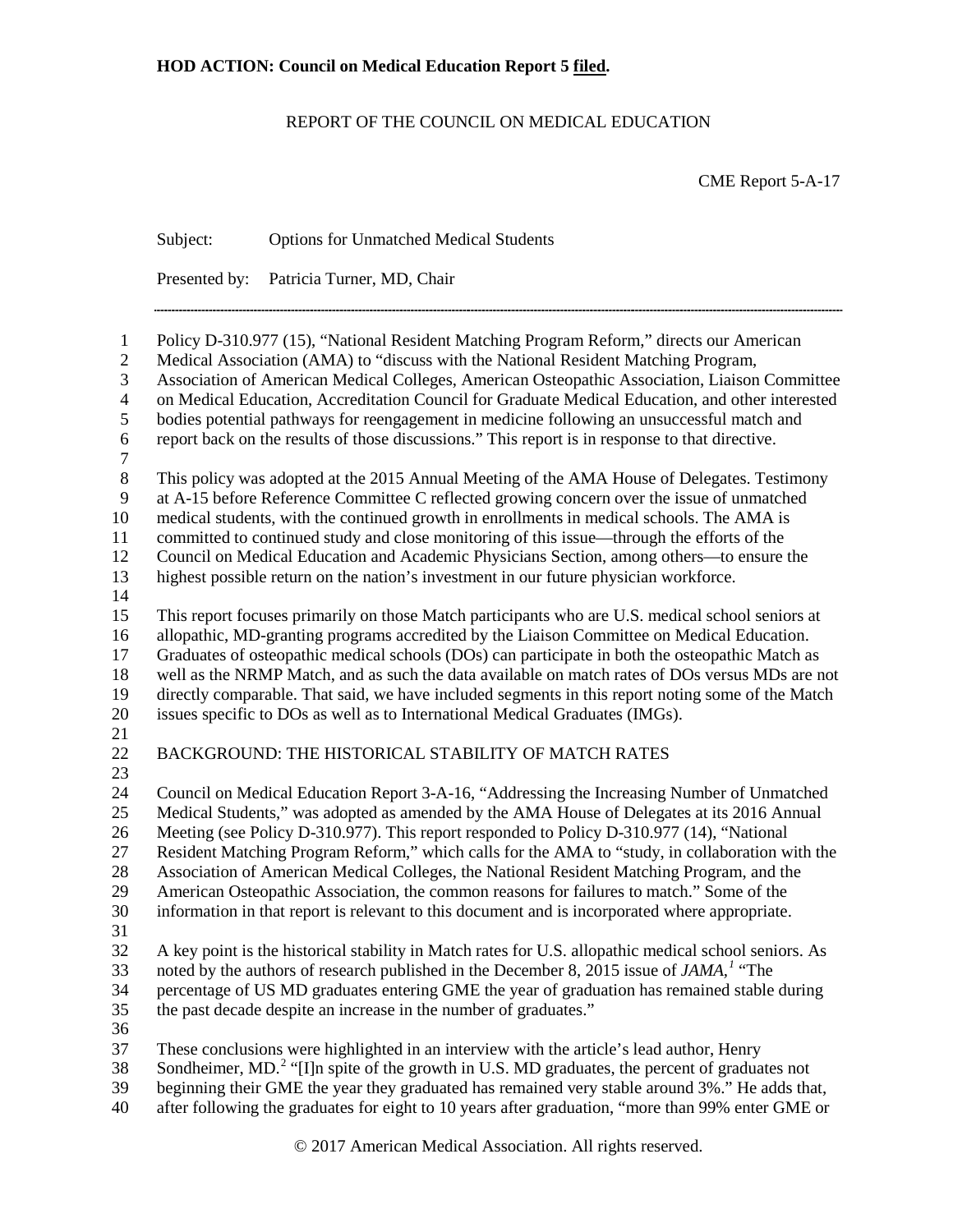begin practice in some other way"—for example, those with a joint medical/dental degree may obtain a dental residency slot versus a similar position in a medical residency.

- 3<br>4
- WHY STUDENTS FAIL TO MATCH
- 

6 Data provided by medical schools to the Liaison Committee on Medical Education (LCME) offer<br>
7 insight into the reasons students did not match into a residency program. The LCME Part II Annua

7 insight into the reasons students did not match into a residency program. The LCME Part II Annual<br>8 Medical School Questionnaire from 2015-2016 (with responses from 142 schools: 100 percent Medical School Questionnaire from 2015-2016 (with responses from 142 schools; 100 percent

response rate) shows that academic shortcomings and inadequate Match preparation are two key

reasons for failure to match.

 The LCME data show that 18,442 potential 2016 graduates accepted appointments to first-year residency programs. An additional 473 potential 2016 graduates did not enter residency training in 2016-2017, for the following reasons:

| 15 |     |       |                                                 |
|----|-----|-------|-------------------------------------------------|
| 16 | #   | %     | Reason                                          |
| 17 |     |       |                                                 |
| 18 | 273 | 57.7% | Did not find a residency position               |
| 19 | 75  | 15.9% | Research/pursuing additional degree or training |
| 20 | 75  | 15.9% | Other                                           |
| 21 | 45  | 9.5%  | Changing careers                                |
| 22 |     | 1.1%  | Family responsibilities/maternity/child care    |
| 23 |     |       |                                                 |

 Of these 473 potential 2016 graduates, medical schools provided data on the 332 individuals who sought but did not find a residency position:

| 26 |                                                 |       |                                                                    |
|----|-------------------------------------------------|-------|--------------------------------------------------------------------|
| 27 | Students who did not find a residency position: |       |                                                                    |
| 28 | #                                               | $\%$  | Reason                                                             |
| 29 |                                                 |       |                                                                    |
| 30 | 203                                             | 61.1% | The student's academic performance (eg, clinical grades) and/or    |
| 31 |                                                 |       | USMLE scores were below the norm                                   |
| 32 | 55                                              | 16.6% | The applications were limited to one specialty and did not include |
| 33 |                                                 |       | backup plans ("plan B" specialty)                                  |
| 34 | 24                                              | 7.2%  | The number of applications was (relatively) limited                |
| 35 | 21                                              | 6.3%  | There were nonacademic flags in the MSPE (eg, professional         |
| 36 |                                                 |       | behavior)                                                          |
| 37 | 29                                              | 8.7%  | Reason not reported or unknown to school                           |
| 38 |                                                 |       |                                                                    |

Not having a backup plan ("plan B" specialty) may result from candidates' failure to fully and

realistically evaluate their chances for matching into a given specialty field and/or residency

program. Students who have not achieved high United States Medical Licensing Examination

(USMLE) scores or class ranking may not be competitive applicants for such programs, and are

likely to remain unmatched if their rank order lists include only highly competitive specialties.

Indeed, as the authors of a recent study in *Academic Medicine* note, "U.S. seniors' Match outcomes

may be affected by applicant characteristics that negatively influence their selection for interviews,

and their difficulties may be exacerbated by disadvantageous ranking behaviors."[3](#page-9-2)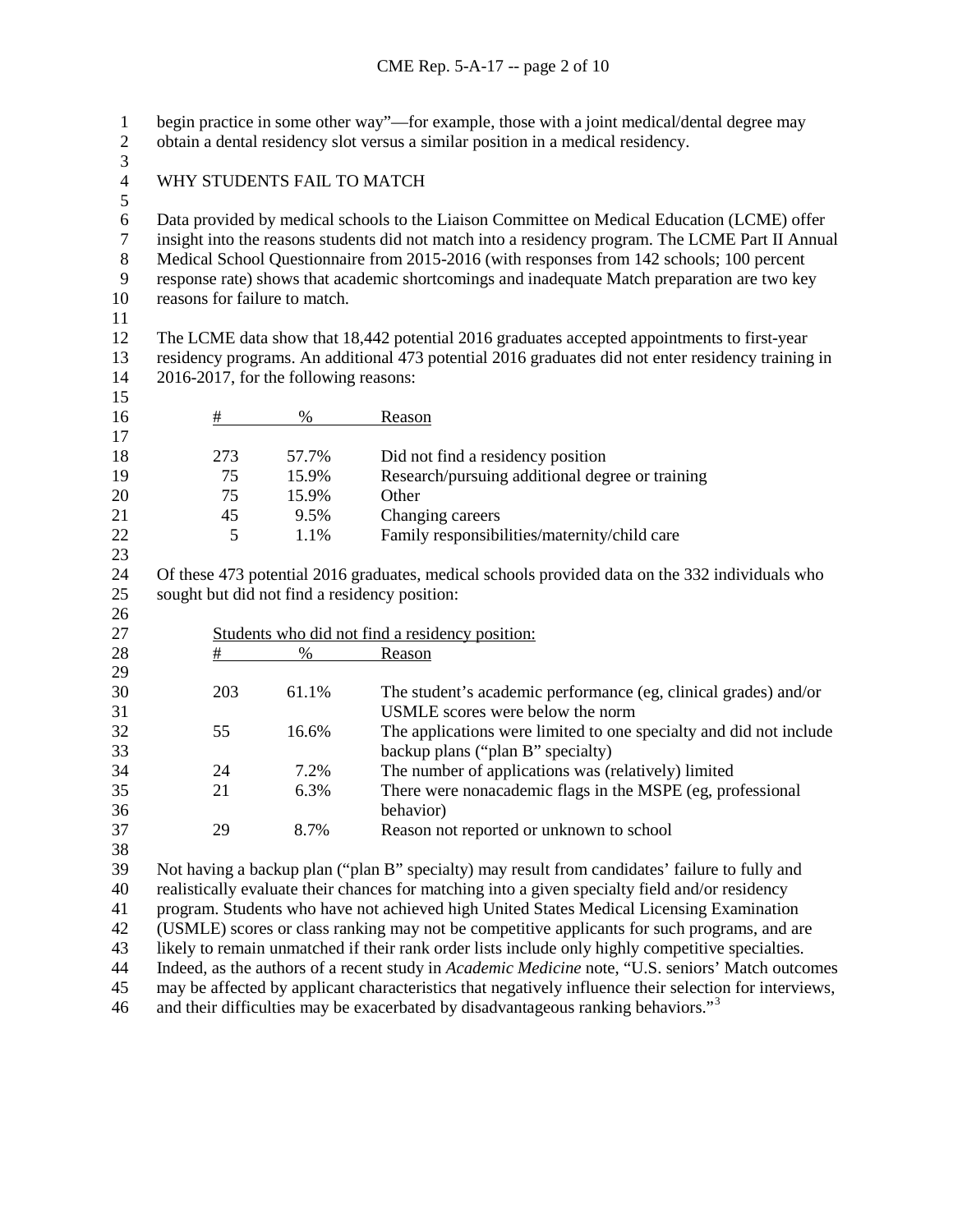|  |  |  |  |  | FUTURE PLANS OF STUDENTS WHO FAIL TO MATCH |
|--|--|--|--|--|--------------------------------------------|
|--|--|--|--|--|--------------------------------------------|

3 As to the plans of the 332 students who were unmatched in 2016, the LCME Questionnaire<br>4 provides additional insight, as shown below (Note: One or more options could be marked for 4 provides additional insight, as shown below (Note: One or more options could be marked for an individual student; total responses were 553): individual student; total responses were ):

| 6                |                                                                                                |       |                                                                                                                                                                                                 |  |  |
|------------------|------------------------------------------------------------------------------------------------|-------|-------------------------------------------------------------------------------------------------------------------------------------------------------------------------------------------------|--|--|
| $\boldsymbol{7}$ | #                                                                                              | $\%$  | <b>Future Plans</b>                                                                                                                                                                             |  |  |
| $\,8\,$          |                                                                                                |       |                                                                                                                                                                                                 |  |  |
| 9                | 246                                                                                            | 44.4% | Will search for a residency position for entry in 2017                                                                                                                                          |  |  |
| 10               | 120                                                                                            | 21.7% | Will continue searching for a residency position in 2016                                                                                                                                        |  |  |
| 11               | 120                                                                                            | 21.7% | Will seek employment, such as a research position                                                                                                                                               |  |  |
| 12               | 32                                                                                             | 5.8%  | Will seek an additional degree                                                                                                                                                                  |  |  |
| 13               | 5                                                                                              | 0.1%  | Will seek a career outside of medicine                                                                                                                                                          |  |  |
| 14               | 30                                                                                             | 5.4%  | Plans unknown by school                                                                                                                                                                         |  |  |
| 15               |                                                                                                |       |                                                                                                                                                                                                 |  |  |
| 16               |                                                                                                |       | For these unmatched students, the odds of a future successful Match are not favorable. Historically,                                                                                            |  |  |
| 17               |                                                                                                |       | fewer than 50 percent of U.S. medical school graduates who did not match in their initial attempt                                                                                               |  |  |
| 18               |                                                                                                |       | obtained a position in a succeeding year's Match. This finding reinforces the need for                                                                                                          |  |  |
| 19               |                                                                                                |       | individualized counseling by medical schools as well as rational and realistic decisions by medical                                                                                             |  |  |
| 20               |                                                                                                |       | students prior to entering their first match.                                                                                                                                                   |  |  |
| 21               |                                                                                                |       |                                                                                                                                                                                                 |  |  |
| 22               |                                                                                                |       | The 2016 GME compendium from the $AMA4$ outlines options for unmatched medical students to                                                                                                      |  |  |
| 23               |                                                                                                |       | consider, as well as the challenges/opportunities that these options may entail. These include a                                                                                                |  |  |
| 24               |                                                                                                |       | program-specific fifth year of medical school or research/clinical program or pursuing a master's                                                                                               |  |  |
| 25               |                                                                                                |       | degree. Other potential options are seeking employment in a research, clinical, or teaching<br>environment; obtaining volunteer work; or pursuing a nonclinical career in such fields as public |  |  |
| 26<br>27         |                                                                                                |       | health and service, public policy and government, communications and journalism, informatics,                                                                                                   |  |  |
| 28               |                                                                                                |       | pharmaceutical research, and consulting. <sup>5</sup> Some unmatched medical school graduates turn to other                                                                                     |  |  |
| 29               |                                                                                                |       | health professions, to become a nurse, nurse practitioner, or physician assistant.                                                                                                              |  |  |
| 30               |                                                                                                |       |                                                                                                                                                                                                 |  |  |
| 31               |                                                                                                |       | Finally, an often unstated truism is that the Match serves as an additional filter for those medical                                                                                            |  |  |
| 32               |                                                                                                |       | school graduates who, due to poor academic performance or concerns about professional behavior,                                                                                                 |  |  |
| 33               |                                                                                                |       | are not well-equipped to become competent, caring health care professionals. These numbers are                                                                                                  |  |  |
| 34               | small, to be sure—which reflects well on the medical school admissions process—but they        |       |                                                                                                                                                                                                 |  |  |
| 35               | represent a beneficial outcome, in that a given individual who may not be suitable to become a |       |                                                                                                                                                                                                 |  |  |
| 36               | fully licensed practicing physician is removed from the system.                                |       |                                                                                                                                                                                                 |  |  |
| 37               |                                                                                                |       |                                                                                                                                                                                                 |  |  |
| 38               | DOs AND THE MATCH                                                                              |       |                                                                                                                                                                                                 |  |  |
| 39               |                                                                                                |       |                                                                                                                                                                                                 |  |  |
| 40               |                                                                                                |       | The American Association of Colleges of Osteopathic Medicine (AACOM) has been tracking                                                                                                          |  |  |
| 41               |                                                                                                |       | Match rates for graduates of osteopathic medical schools (DOs) and communicating with its                                                                                                       |  |  |
| 42               |                                                                                                |       | colleges on responses to the issue (personal communication, December 2016). Much of the                                                                                                         |  |  |
| 43               |                                                                                                |       | discussion in the DO profession centers around Commission on Osteopathic College Accreditation                                                                                                  |  |  |
| 44               |                                                                                                |       | (COCA) Standard 8 on GME Outcomes, which requires an osteopathic medical college to provide                                                                                                     |  |  |
| 45               |                                                                                                |       | a retrospective GME accountability report on GME placement. Specifically, Standard 8.3 <sup>6</sup> requires                                                                                    |  |  |
| 46               |                                                                                                |       | osteopathic medical colleges to report on:                                                                                                                                                      |  |  |
| 47               |                                                                                                |       |                                                                                                                                                                                                 |  |  |
| 48               |                                                                                                |       | the number of graduates entering GME, the positions available in the COM's affiliated                                                                                                           |  |  |
| 49               |                                                                                                |       | OPTI [Osteopathic Postdoctoral Training Institution], the historic percentage of match                                                                                                          |  |  |
| 50               |                                                                                                |       | participation (AOA, NRMP, military, etc.), final placement, the number/percentage of                                                                                                            |  |  |

eligible students unsuccessful in the matches, and the residency choices of its graduates.

 $\frac{2}{3}$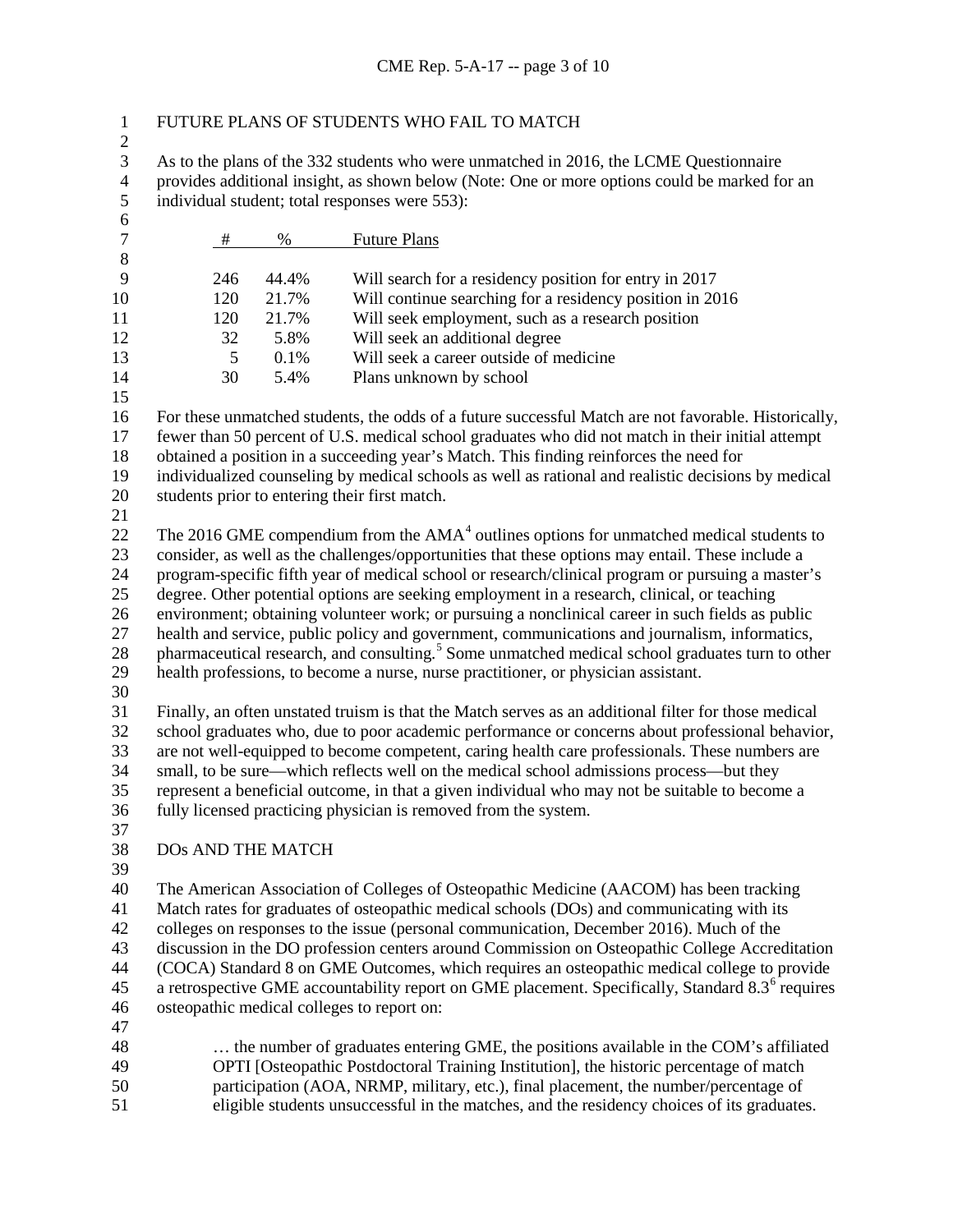*Guideline: COMs should strive to place 100% of their graduates into GME programs and devote the necessary resources to obtain that goal.* 3<br>4 4 Further, Standard 8.5.a requires colleges to "annually report publicly, beginning with the 2013-<br>2014 academic year, from the previous four academic years, the following data...on its website. 2014 academic year, from the previous four academic years, the following data…on its website, in its catalog, and in all COM promotional publications that provide information about the COM's 7 education for prospective students.... The number of students from each graduating class who<br>8 applied to and obtained or were offered placement in a graduate medical education program applied to and obtained or were offered placement in a graduate medical education program accredited by the American Osteopathic Association or the Accreditation Council for Graduate Medical Education or the military, and the number of students from each graduating class who applied to and were unable to obtain placement in an accredited graduate medical program." 13 COCA policy also states that, if an osteopathic medical school does not match 98 percent of<br>14 students on its three-vear rolling average, it will not be granted the same overage allowance f students on its three-year rolling average, it will not be granted the same overage allowance for class sizes. IMGs AND THE MATCH IMGs face additional challenges in securing a residency program placement. Foreign national 20 IMGs, in particular, must surmount visa and immigration hurdles, aside from the need to obtain a<br>21 residency slot. Furthermore, as they lack the institutional support and counsel of a domestic residency slot. Furthermore, as they lack the institutional support and counsel of a domestic medical school's student affairs office, IMGs may have additional difficulties in learning about and employing successful Match strategies. Helping to fill this gap are programs like the IMG Advisors Network (IAN) of the Educational Commission for Foreign Medical Graduates (ECFMG) and the AMA International Medical Graduates Section (AMA-IMGS). The AMA-IMGS, for example, advocates for the interests of IMGs and helps minimize the time it takes for IMGs to obtain visas and obtain credentials verification from educational and training programs in other countries. The section also provides model guidelines for establishing observership programs, to assist IMGs who wish to observe clinical practice in a U.S. setting as a preparatory step for residency application and placement. The AMA-IMGS has also collaborated with the ECFMG on webinars related to aiding IMGs as they seek a residency program slot. The work of the AMA in this regard is important, in that the health workforce impact of IMGs vis- à-vis the Match cannot be understated. Foreign national IMGs, for example, are more likely to [7](#page-9-6) practice in underserved urban and rural communities.<sup>7</sup> If the increasing numbers of U.S. graduates displace IMGs from the Match over the next 10 or more years, current health workforce shortages affecting underserved populations could be exacerbated. TOOLS AND INITIATIVES TO SUPPORT INFORMED MATCH CHOICES As noted previously, the available data regarding unmatched medical students demonstrate that student behaviors likely contribute to the problem. In this regard, students bear the responsibility to make good choices before and during the match process, and medical schools and medical education organizations bear the responsibility to ensure that students are well-prepared and well- informed about realistic career path options and strategies for success. At the organizational level, the AMA has been a leader in providing data/information to medical students and medical schools to inform Match decisions. One AMA tool for helping ensure a more

successful match (not just to residency but to one's career as a physician) is the AMA's Career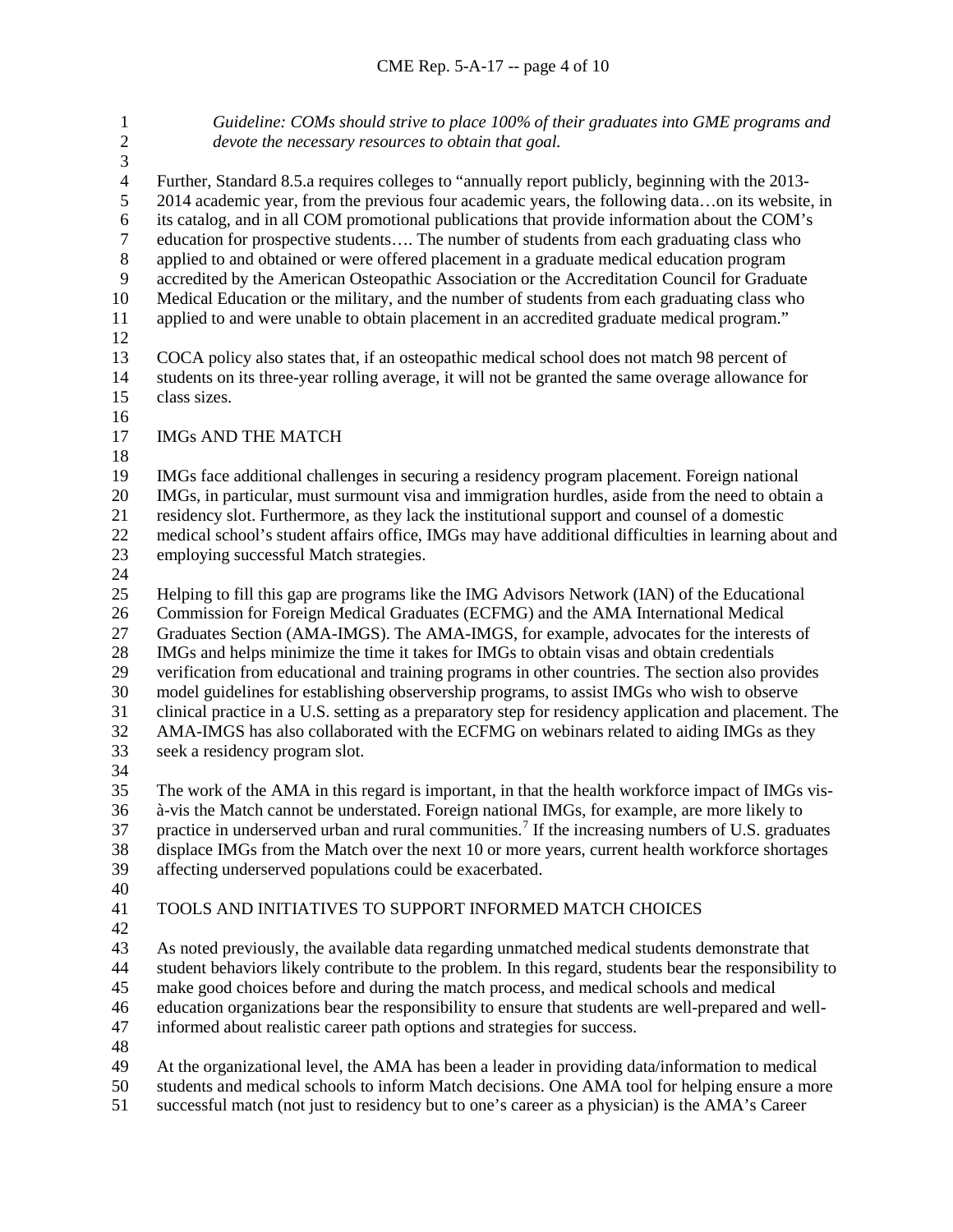Planning Resource, which includes guidance on applying for residency, choosing a specialty, interviewing for residency, writing a C.V., and finding residency programs (through the AMA Residency and Fellowship Database, FREIDA Online).  $\frac{4}{5}$  Another useful tool is the AAMC's Careers in Medicine (CiM) online guide, which helps students 6 make strategic decisions about residency training and beyond, and provides self-assessment tools<br>7 and specialty-specific data to inform those decisions. and specialty-specific data to inform those decisions. The AAMC has also embarked on its Optimizing Graduate Medical Education initiative, which encompasses development of resources and tools to support all parties involved in a learner's transition to residency. Goals of the Transition to Residency component of the initiative [\(aamc.org/initiatives/optimizinggme/phase-two/\)](https://www.aamc.org/initiatives/optimizinggme/phase-two/) include helping residency program applicants, 13 program directors, and medical school advisors make more strategic decisions. Some of the specific projects supporting the Transition to Residency effort include the following: specific projects supporting the Transition to Residency effort include the following: • Development of a research study to evaluate the use of a standardized video interview as a potential tool in the residency application and selection process. • Analysis of a national survey of residency program directors to understand their applicant evaluation and selection process, and pain points experienced in that process. • Creation of an overview of interview practices and processes, to support program directors and allow a more efficient and informative interview for applicants and interviewers. • Recommendations for a new format for the Medical Student Performance Evaluation (MSPE), which allows for a holistic approach to both evaluating and reviewing an applicant. Meanwhile, the key theme for the May 2017 meeting of the National Resident Matching Program (NRMP) was "The Unmatched Applicant," intended to generate discussion about the medical 28 education continuum [\(http://nrmpconference.org/themes.html\)](http://nrmpconference.org/themes.html). Themes covered include the following: • Does the MSPE meet program director needs? • How can the Match be flexible in accommodating competency-based programming? • Ensuring readiness for residency: Innovations from the field. • Goodness of fit: How can medical schools and GME programs quell application overload? • What applicants need to inform specialty/program selection. • Program director panel to explore criteria used to interview and rank applicants. 37 • What tools do program directors need/want to improve the selection process? • Enhancing unmatched students' applications for next year's Match. • Alternatives to clinical medicine: What options exist? • Candid career counseling: When and how to guide academically underachieving students toward non-medical professions. • IMG success rate: Trends over time and impact on training programs. • Workforce: Current status and future trends. • Resident resilience: Tips and tools to keep young physicians engaged for a long career. SUMMARY AND POTENTIAL FUTURE RESEARCH This report outlines a number of key points related to unmatched medical students, including the long-term stability of Match rates, common reasons for an unsuccessful match, options for students

who do not match, the special Match concerns of DOs and IMGs, and tools/initiatives from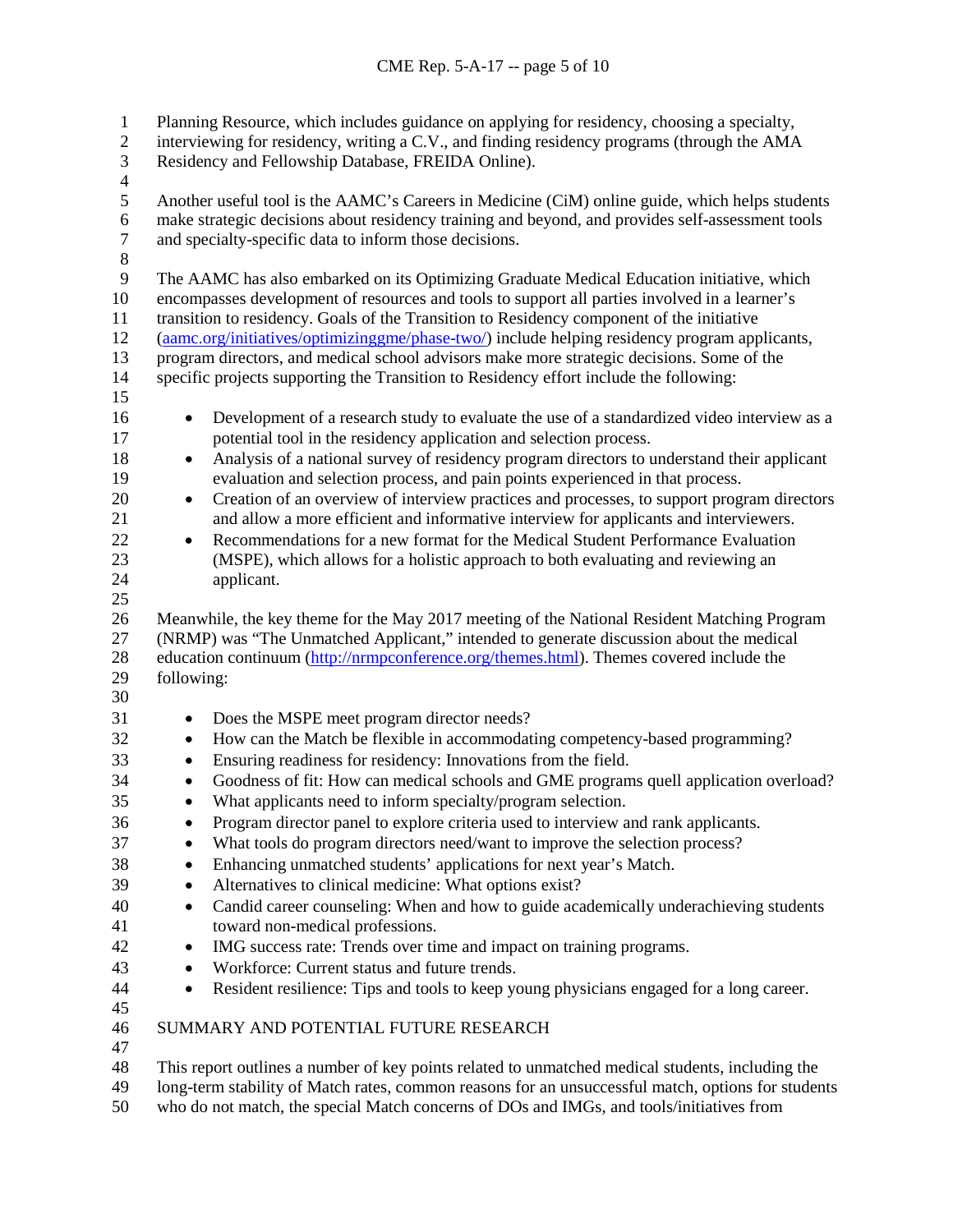medical schools and medical organizations (including the AMA) that are essential to ensuring an effective, efficient, and equitable Match process that balances the interests of applicants and programs and promotes rational, strategic decision making by all parties. 4<br>5 In general, medical students need up-front disclosures on Match potential and a realistic assessment 6 of career possibilities. Students should be provided accurate data about graduation and Match rates,<br>
<sup>7</sup> as well as projected Match rates for the institution, when they apply to a given medical school. 7 as well as projected Match rates for the institution, when they apply to a given medical school.<br>8 From a systemic perspective, according to the authors of a 2016 article in *Academic Medicine*. From a systemic perspective, according to the authors of a 2016 article in *Academic Medicine*, potential improvements to the residency application and Match process include limiting the number of applications as well as "increasing the amount and/or types of information provided by applicants and by residency programs; shifting to holistic review, with standardization of metrics for important attributes; and fundamental reanalysis of the residency application process."<sup>[8](#page-9-7)</sup> 13<br>14 A number of variables contribute to the complex supply/demand equation of Match rates, physician workforce, and the need for health care services; these areas offer important venues for research: • The continued growth in the number of U.S. medical schools (both allopathic and osteopathic) and increased enrollments in existing schools. • Limited growth in graduate medical education due to caps in federal funding, and the potential for further reductions in government funding levels, particularly with calls on the 21 rise for more transparency in and accountability for public funding of GME.<sup>[9](#page-9-8)</sup> • Growth in the number of U.S. citizen international medical graduates (IMGs) who graduate from non-LCME-accredited medical schools and seek to enter residency programs in the United States—along with foreign national IMGs. • Increased competition among medical students for certain specialty fields of medicine that offer attractive compensation and "controllable lifestyle." • The large and increasingly burdensome debt load many medical graduates face, which may affect students' decisions. • Changes in medical practice (for example, increased use of electronic medical records) and new clinical and administrative developments and technologies (i.e., telemedicine), which can lead to greater (or, reduced) efficiencies. • Physician practice patterns, including the move towards employee settings (versus practice as a solo practitioner); cessation of and reentry into clinical practice, due to raising a family or other personal concerns; and earlier (or later) retirement from clinical practice. • Increases in the number of non-physician clinicians (physician assistants, nurse practitioners<sup>[10](#page-9-9)</sup>) that are providing health care and other services. • The number of people seeking health care services, and the services needed—particularly as our population ages and the burden of chronic diseases and conditions grows. • The health workforce impacts of students' specialty and program choices in the Match. • The geographic distribution of physicians and the availability of health care services in underserved areas, both rural and urban. • The impact of applicants' race/ethnicity on Match outcomes. The Council on Medical Education will continue to monitor this issue and report back to the HOD as needed, and to work with other key stakeholders, as noted in this report, to ensure that our

nation's investment in the future physician workforce is fully realized.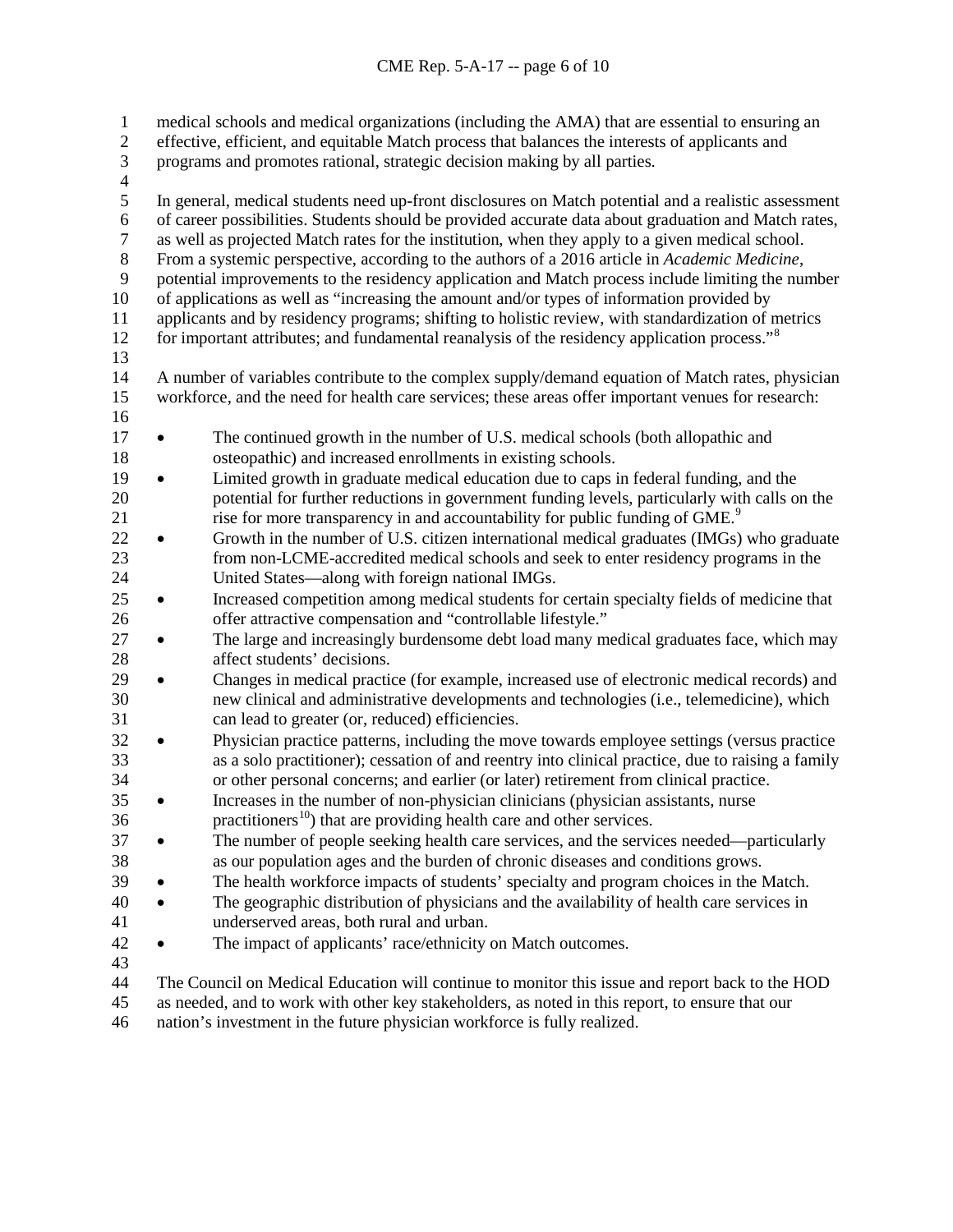## APPENDIX: RELEVANT AMA POLICIES

D-310.977, National Resident Matching Program Reform Our AMA:

(1) will work with the National Resident Matching Program to develop and distribute educational programs to better inform applicants about the NRMP matching process;

(2) will actively participate in the evaluation of, and provide timely comments about, all proposals to modify the NRMP Match;

(3) will request that the NRMP explore the possibility of including the Osteopathic Match in the NRMP Match;

(4) will continue to review the NRMP's policies and procedures and make recommendations for improvements as the need arises;

(6) does not support the current the "All-In" policy for the Main Residency Match to the extent that it eliminates flexibility within the match process;

(7) will work with the NRMP, and other residency match programs, in revising Match policy, including the secondary match or scramble process to create more standardized rules for all candidates including application timelines and requirements;

(8) will work with the NRMP and other external bodies to develop mechanisms that limit disparities within the residency application process and allow both flexibility and standard rules for applicant;

(9) encourages the National Resident Matching Program to study and publish the effects of implementation of the Supplemental Offer and Acceptance Program on the number of residency spots not filled through the Main Residency Match and include stratified analysis by specialty and other relevant areas;

(11) will work with the Association of American Medical Colleges (AAMC), American Osteopathic Association (AOA), American Association of Colleges of Osteopathic Medicine (AACOM), and National Resident Matching Program (NRMP) to evaluate the current available data or propose new studies that would help us learn how many students graduating from US medical schools each year do not enter into a US residency program; how many never enter into a US residency program; whether there is disproportionate impact on individuals of minority racial and ethnic groups; and what careers are pursued by those with an MD or DO degree who do not enter residency programs;

(12) will work with the AAMC, AOA, AACOM and appropriate licensing boards to study whether US medical school graduates and international medical graduates who do not enter residency programs may be able to serve unmet national health care needs;

(13) will work with the AAMC, AOA, AACOM and the NRMP to evaluate the feasibility of a national tracking system for US medical students who do not initially match into a categorical residency program;

(14) will study, in collaboration with the Association of American Medical Colleges, the National Resident Matching Program, and the American Osteopathic Association, the common reasons for failures to match; and

(15) will discuss with the National Resident Matching Program, Association of American Medical Colleges, American Osteopathic Association, Liaison Committee on Medical Education, Accreditation Council for Graduate Medical Education, and other interested bodies potential pathways for reengagement in medicine following an unsuccessful match and report back on the results of those discussions.

H-200.955, Revisions to AMA Policy on the Physician Workforce

It is AMA policy that: (1) any workforce planning efforts, done by the AMA or others, should utilize data on all aspects of the health care system, including projected demographics of both providers and patients, the number and roles of other health professionals in providing care, and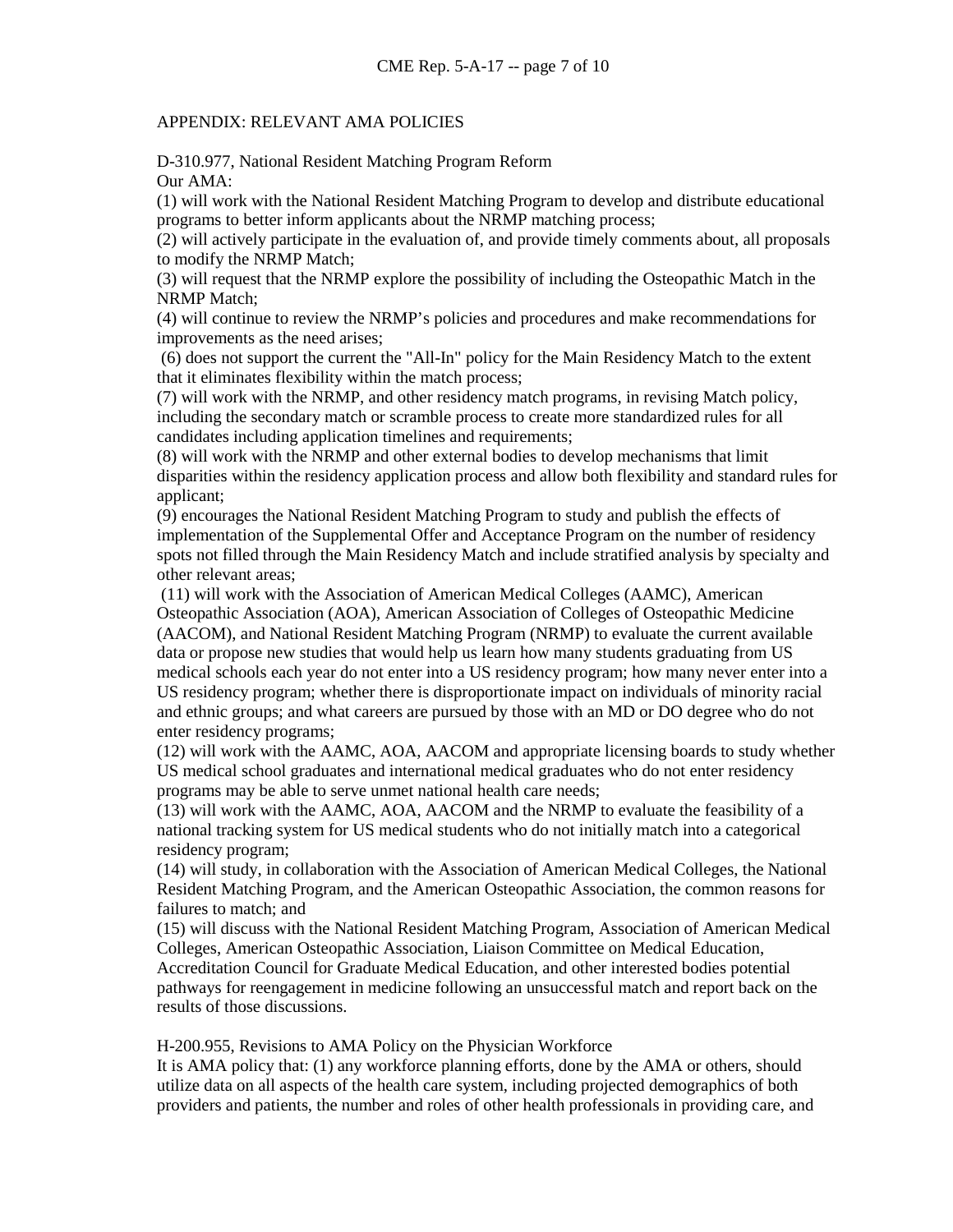practice environment changes. Planning should have as a goal appropriate physician numbers, specialty mix, and geographic distribution. (2) Our AMA encourages and collaborates in the collection of the data needed for workforce planning and in the conduct of national and regional research on physician supply and distribution. The AMA will independently and in collaboration with state and specialty societies, national medical organizations, and other public and private sector groups, compile and disseminate the results of the research. (3) The medical profession must be integrally involved in any workforce planning efforts sponsored by federal or state governments, or by the private sector. (4) In order to enhance access to care, our AMA collaborates with the public and private sectors to ensure an adequate supply of physicians in all specialties and to develop strategies to mitigate the current geographic maldistribution of physicians. (5) There is a need to enhance underrepresented minority representation in medical schools and in the physician workforce, as a means to ultimately improve access to care for minority and underserved groups. (6) There should be no decrease in the number of funded graduate medical education (GME) positions. Any increase in the number of funded GME positions, overall or in a given specialty, and in the number of US medical students should be based on a demonstrated regional or national need. (7) Our AMA will collect and disseminate information on market demands and workforce needs, so as to assist medical students and resident physicians in selecting a specialty and choosing a career.

H-305.929, Proposed Revisions to AMA Policy on the Financing of Medical Education Programs It is AMA policy that: (1) Since quality medical education directly benefits the American people, there should be public support for medical schools and graduate medical education programs and for the teaching institutions in which medical education occurs. Such support is required to ensure that there is a continuing supply of well-educated, competent physicians to care for the American public. (2) Planning to modify health system organization or financing should include consideration of the effects on medical education, with the goal of preserving and enhancing the quality of medical education and the quality of and access to care in teaching institutions are preserved. (3) Adequate and stable funding should be available to support quality undergraduate and graduate medical education programs. Our AMA and the federation should advocate for medical education funding. (4) Diversified sources of funding should be available to support medical schools' multiple missions, including education, research, and clinical service. Reliance on any particular revenue source should not jeopardize the balance among a medical school's missions. (5) All payers for health care, including the federal government, the states, and private payers, benefit from graduate medical education and should directly contribute to its funding. (6) Full Medicare direct medical education funding should be available for the number of years required for initial board certification. For combined residency programs, funding should be available for the longest of the individual programs plus one additional year. There should be opportunities to extend the period of full funding for specialties or subspecialties where there is a documented need, including a physician shortage. (7) Medical schools should develop systems to explicitly document and reimburse faculty teaching activity, so as to facilitate faculty participation in medical student and resident physician education and training. (8) Funding for graduate medical education should support the training of resident physicians in both hospital and non-hospital (ambulatory) settings. Federal and state funding formulas must take into account the resources, including volunteer faculty time and practice expenses, needed for training residents in all specialties in non-hospital, ambulatory settings. Funding for GME should be allocated to the sites where teaching occurs. (9) New funding should be available to support increases in the number of medical school and residency training positions, preferably in or adjacent to physician shortage/underserved areas and in undersupplied specialties.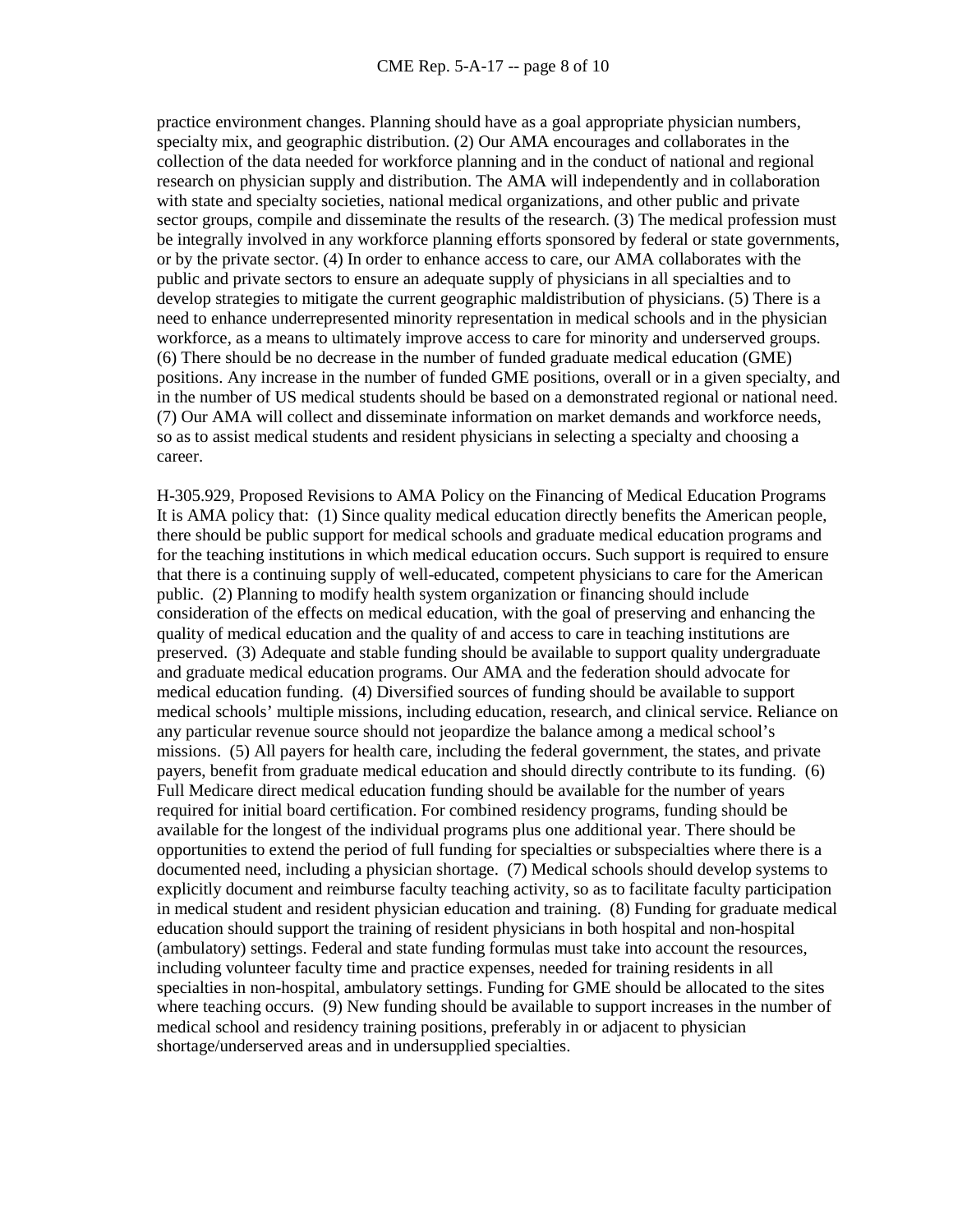D-305.967, The Preservation, Stability and Expansion of Full Funding for Graduate Medical Education

… 3. Our AMA will actively seek congressional action to remove the caps on Medicare funding of GME positions for resident physicians that were imposed by the Balanced Budget Amendment of 1997 (BBA-1997). ... 11. Our AMA: (A) recognizes that funding for and distribution of positions for GME are in crisis in the United States and that meaningful and comprehensive reform is urgently needed; (B) will immediately work with Congress to expand medical residencies in a balanced fashion based on expected specialty needs throughout our nation to produce a geographically distributed and appropriately sized physician workforce; and to make increasing support and funding for GME programs and residencies a top priority of the AMA in its national political agenda; and (C) will continue to work closely with the Accreditation Council for Graduate Medical Education, Association of American Medical Colleges, American Osteopathic Association, and other key stakeholders to raise awareness among policymakers and the public about the importance of expanded GME funding to meet the nation's current and anticipated medical workforce needs. ... 13. Our AMA will continue to strongly advocate that Congress fund additional graduate medical education (GME) positions for the most critical workforce needs, especially considering the current and worsening maldistribution of physicians. ... 19. Our AMA will continue to work with stakeholders such as Association of American Medical Colleges (AAMC), ACGME, AOA, American Academy of Family Physicians, American College of Physicians, and other specialty organizations to analyze the changing landscape of future physician workforce needs as well as the number and variety of GME positions necessary to provide that workforce. ... 22. Our AMA will advocate for the appropriation of Congressional funding in support of the National Healthcare Workforce Commission, established under section 5101 of the Affordable Care Act, to provide data and healthcare workforce policy and advice to the nation and provide data that support the value of GME to the nation.

# D-305.992, Accounting for GME Funding

Our AMA will encourage: (1) department chairs and residency program directors to learn effective use of the information that is currently available on Medicare funding accounting of GME at the level of individual hospitals to assure appropriate support for their training programs, and publicize sources for this information, including placing links on our AMA web site; and (2) hospital administrators to share with residency program directors and department chairs, accounting and budgeting information on the disbursement of Medicare education funding within the hospital to ensure the appropriate use of those funds for Graduate Medical Education.

D-305.958, Increasing Graduate Medical Education Positions as a Component to any Federal Health Care Reform Policy

2. Our AMA will work with the Centers for Medicare and Medicaid Services to explore ways to increase graduate medical education slots to accommodate the need for more physicians in the US.

## H-310.917, Securing Funding for Graduate Medical Education

Our American Medical Association will: (1) continue to be vigilant while monitoring pending legislation that may change the financing of medical services (health system reform) and advocate for expanded and broad-based funding for graduate medical education (from federal, state, and commercial entities); and (2) continue to advocate for graduate medical education funding that reflects the physician workforce needs of the nation.